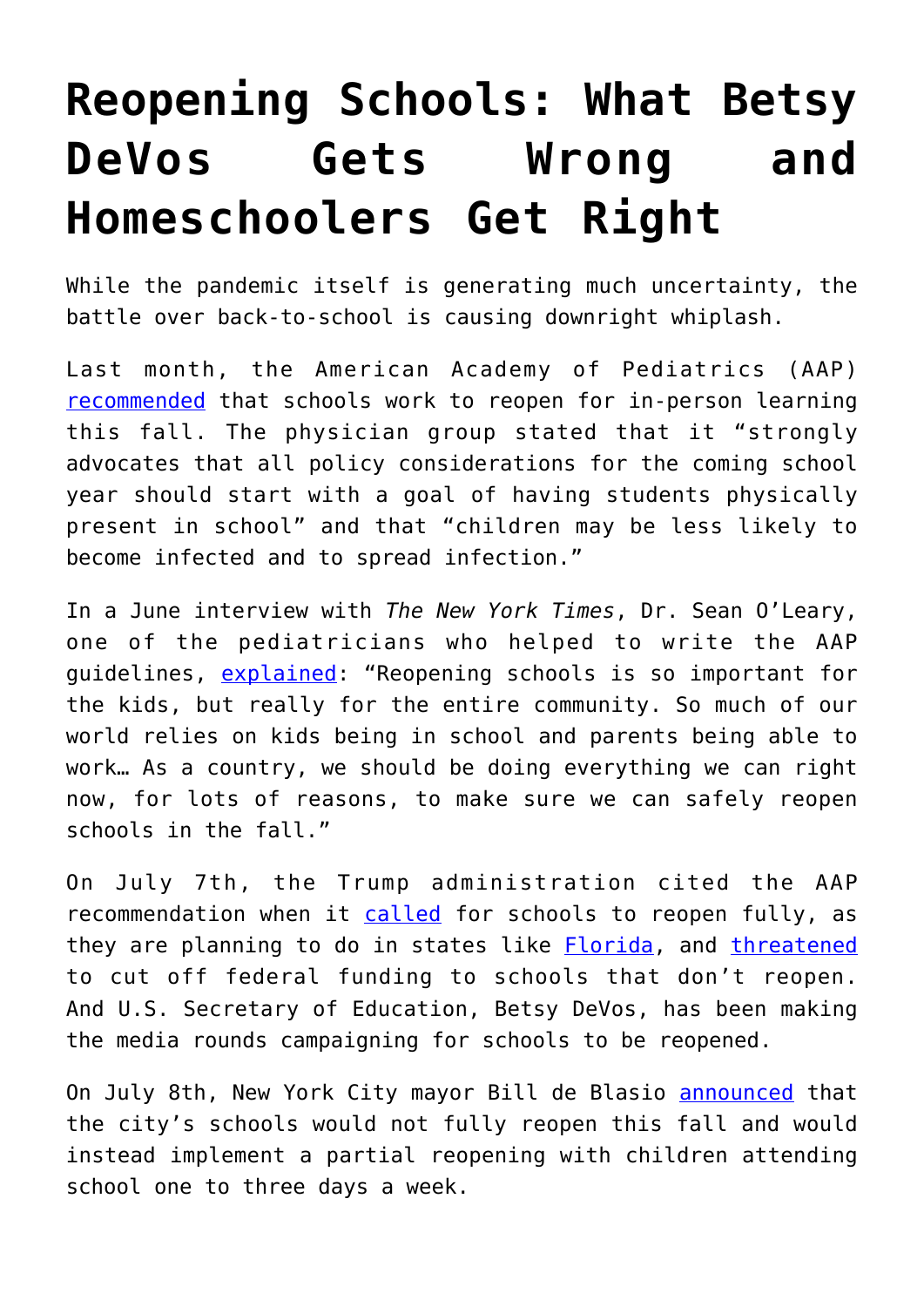Then on July 10th, the AAP, along with the nation's two largest teachers' unions, issued a clarifying [statement](https://services.aap.org/en/news-room/news-releases/aap/2020/pediatricians-educators-and-superintendents-urge-a-safe-return-to-school-this-fall/) urging more caution about in-person school reopening, stating: "We should leave it to health experts to tell us when the time is best to open up school buildings, and listen to educators and administrators to shape how we do it."

On Monday, the Los Angeles and San Diego school districts [announced](https://www.npr.org/sections/coronavirus-live-updates/2020/07/13/890475212/los-angeles-and-san-diego-schools-announce-online-only-fall) that they would be pursuing online-only learning this fall, citing rising virus cases in parts of California. Then yesterday, scientists and educators with the renowned National Academies of Science, Engineering and Medicine [issued](https://www.nationalacademies.org/news/2020/07/schools-should-prioritize-reopening-in-fall-2020-especially-for-grades-k-5-while-weighing-risks-and-benefits) a statement [recommending](https://www.nytimes.com/2020/07/15/health/coronavirus-schools-reopening.html) that schools reopen for in-person learning for elementary grade students and for those with special needs, explaining that virtual learning is not effective for most of these children.

As this back-to-school bandying continues, more parents are saying "enough is enough" and are opting out of conventional schooling this fall in favor of homeschooling. I [wrote](https://fee.org/articles/back-to-school-no-thanks-say-millions-of-new-homeschooling-parents/) last week that some of these parents are choosing homeschooling due to ongoing virus fears, but many of them are more concerned about institutional responses to the virus. [Strict social](https://fee.org/articles/the-cdc-s-guidelines-for-back-to-school-under-covid-sound-traumatizing/) [distancing requirements,](https://fee.org/articles/the-cdc-s-guidelines-for-back-to-school-under-covid-sound-traumatizing/) such as all-day mask-wearing and limited contact with other children and teachers, are prompting parents to choose to homeschool, even if just for the short-term. But for some parents, homeschooling may continue indefinitely.

An [article](https://www.nytimes.com/2020/07/16/well/family/not-everyone-hates-school-at-home.html) in today's *New York Times* highlights the mounting interest in homeschooling this fall, stating: "While some parents are counting down the days till they can get their kids back into the classroom, a growing number of families are thinking about home schooling this fall." The article describes one mother who discovered that her child has been much happier since schools were shut down last spring due to COVID-19. She told the *Times*: "One child was experiencing headaches every day, and ever since being home, those tension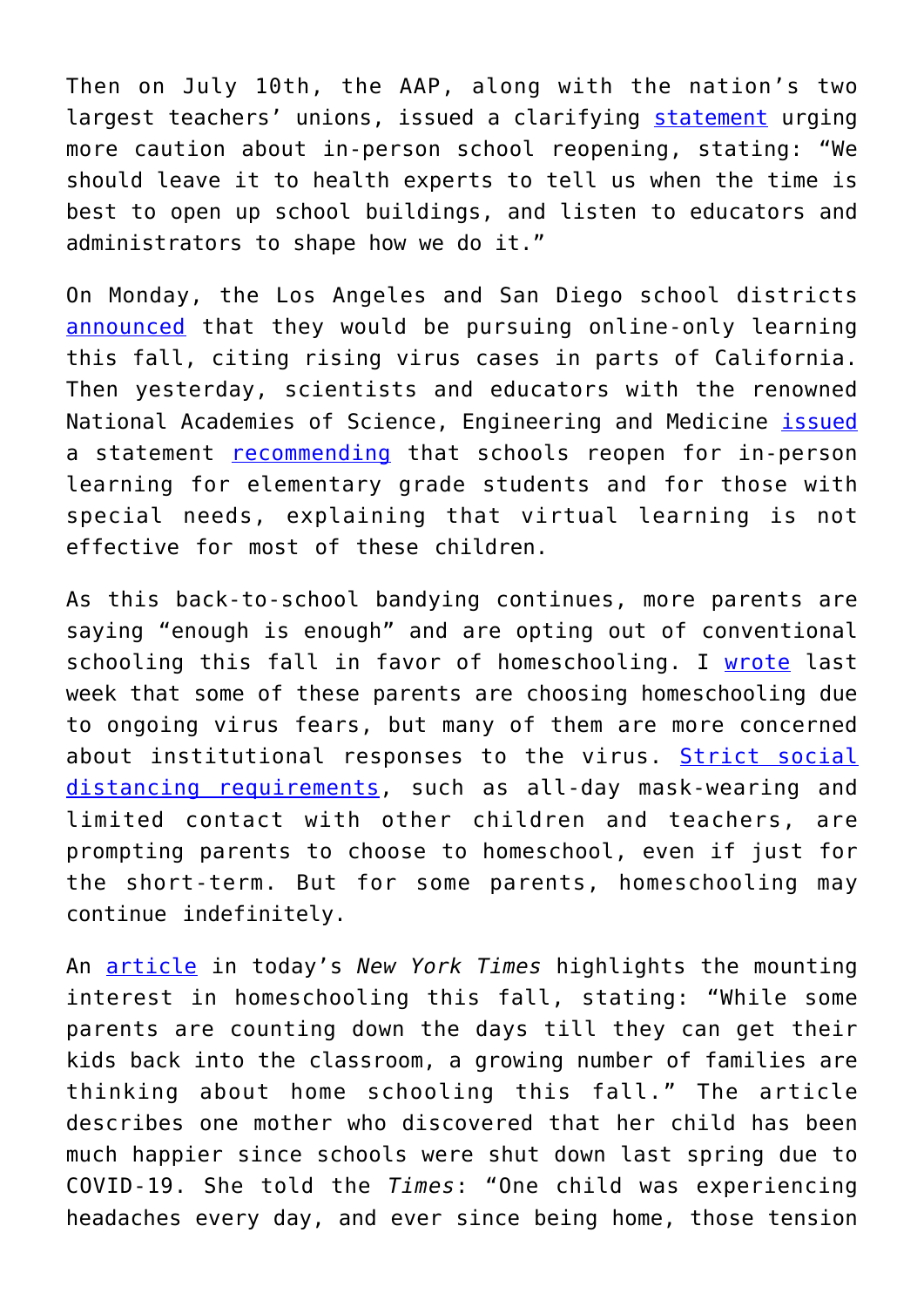headaches are nonexistent." Seeing such a positive shift in her child's well-being, this mother is now choosing full-time homeschooling.

The *Times* article does a good job of explaining that the pandemic-induced, forced homeschooling that families endured earlier this year is nothing like authentic, chosen homeschooling that more parents are now considering. According to today's [article:](https://www.nytimes.com/2020/07/16/well/family/not-everyone-hates-school-at-home.html)

*"Advocates of full-time home schooling say it bears little resemblance to the online schooling that many students and families experienced as states locked down this spring as a result of the coronavirus crisis. With home schooling, students aren't tied to classroom deadlines to complete a math worksheet or history essay, and parents don't have to scramble to find art supplies to complete an assignment. Children can sleep as late as they need, and parents can assist with school work on their own terms and schedules."*

In addition to children being happier and less stressed, and families having more freedom and flexibility over what, how, when, and with whom their children learn, homeschooling can also lead to [better overall learning](http://efinstitute.org/academic-achievement-of-home-schooled-students-literature-review/). Curriculum and educational tools can be tailored to a child's distinct needs and interests, and many [free, online learning resources](https://www.cato.org/blog/free-online-learning-resources-when-coronavirus-closes-schools) can enhance academic outcomes.

In her push to reopen schools, Betsy DeVos has been [saying](https://www.axios.com/besty-devos-schools-reopen-federal-funds-2d6341f2-c490-4e36-b996-58cf23447087.html?utm_source=morning_brew) that, "kids cannot afford to not continue learning." Although DeVos has done much to champion educational liberty, here she makes a common mistake. As Peter Gray wrote in the foreword to my book *[Unschooled: Raising Curious, Well-Educated](https://fee.org/articles/mr-jones-shows-fake-news-is-a-historic-reality-and-no-laughing-matter/) [Children Outside the Conventional Classroom](https://fee.org/articles/mr-jones-shows-fake-news-is-a-historic-reality-and-no-laughing-matter/)*:

*Too often, in everyday language, we equate education with schooling. We ask someone "How much education have you had?," and we expect them to tell us about the number of years they*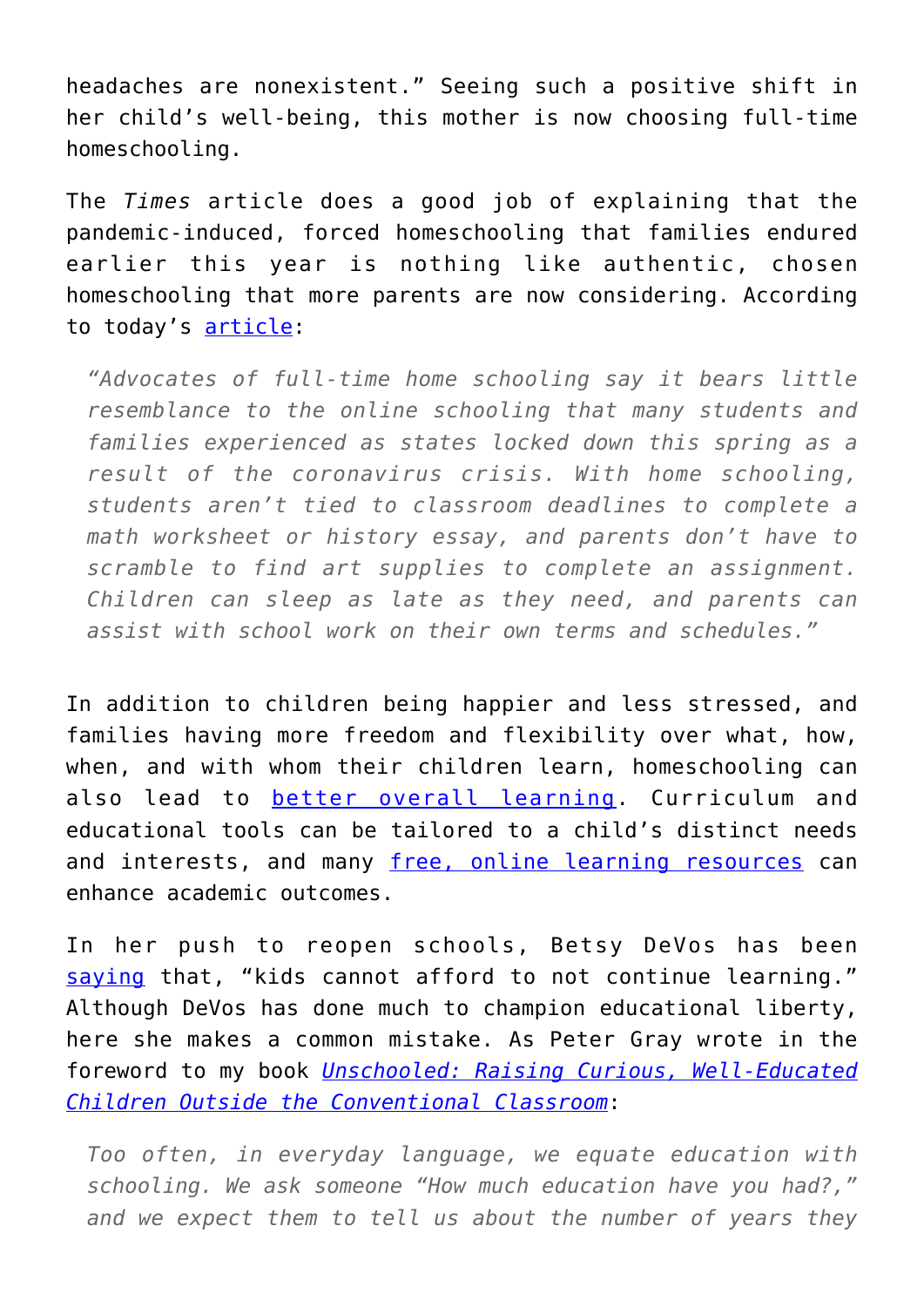*spent in school or their highest diploma. But any serious consideration of education requires us to think of it as something much bigger than and quite different from schooling and as something impossible to quantify. (…)*

*Education is something quite different from schooling, and it has been part and parcel of our human nature for as long as we have been humans.*

During these school closures, many parents have discovered this distinction between education and schooling for themselves, as they watch their children flourish and learn in ways that school would have never allowed.

For parents who are interested in homeschooling this fall but need to work full-time or balance other responsibilities, "microschooling" is gaining popularity amid the pandemic. Microschools are typically multi-age, home-based learning communities with a handful of children (usually no more than a dozen), who receive instruction from one or more educators or parent guides.

Anecdotally, I have talked with several families in my area who are planning to keep their children home in the fall, even if their schools reopen. They are being creative about learning plans this year, including connecting with other like-minded parents and forming small microschool co-ops, where the parents take turns teaching and supervising children in their homes. Some are considering hiring a teacher or student-teacher to conduct small classes. A [Good Morning](https://www.goodmorningamerica.com/family/story/microschooling-parents-creative-school-fall-71745030) [America](https://www.goodmorningamerica.com/family/story/microschooling-parents-creative-school-fall-71745030) spotlight this week suggests that the microschool approach is a growing trend among families this fall.

As politicians and bureaucrats continue to battle over what back-to-school should look like, more parents are taking matters into their own hands. They are reassuming control of their children's education, finding innovative ways to facilitate learning, and connecting with other parents for